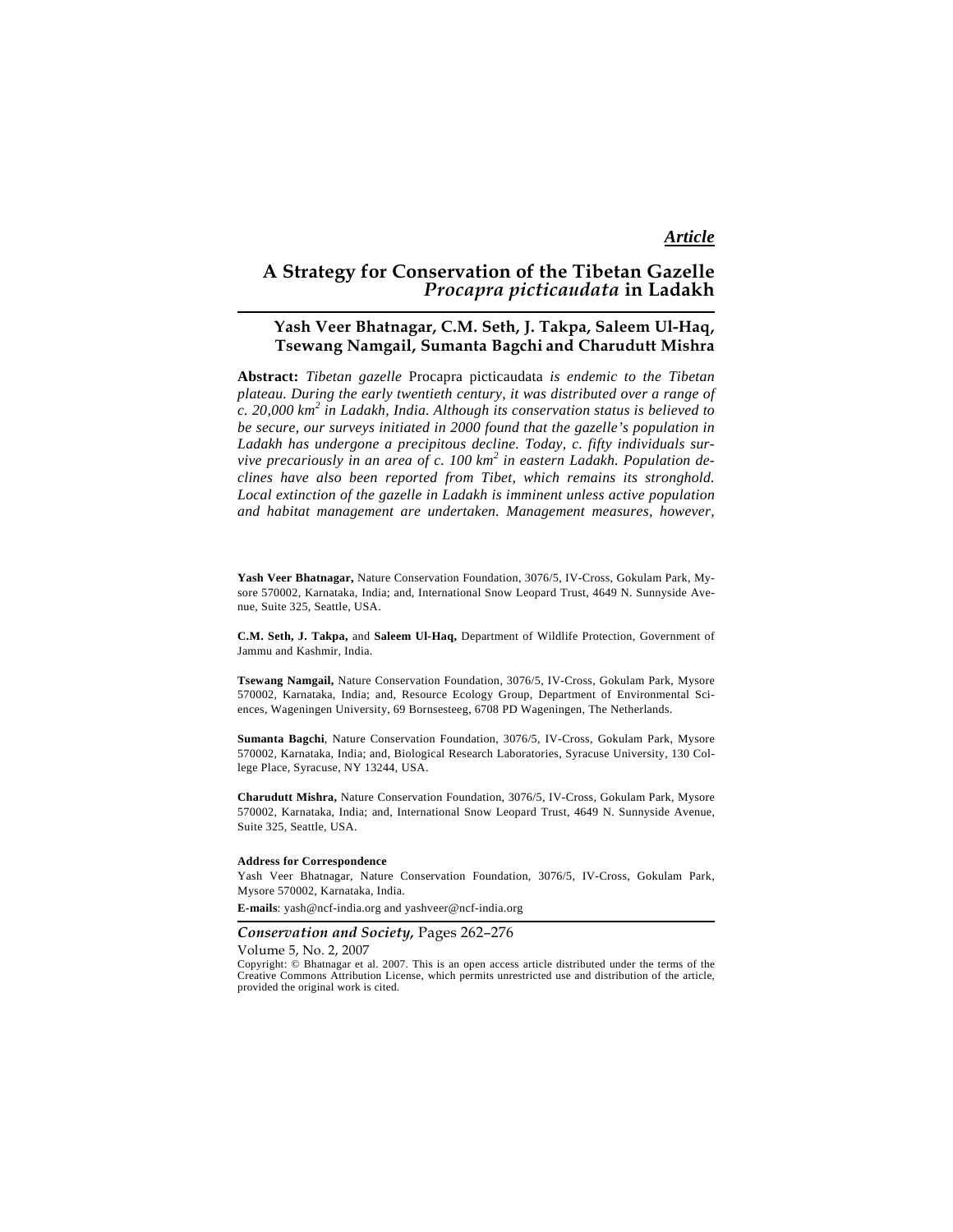*are stymied by the lack of understanding of the gazelle's ecology and the causes for its decline. Our recent studies in Ladakh establish that past hunting, particularly in the aftermath of the Sino-Indian war in 1962, and continued disturbance and habitat degradation associated with excessive livestock grazing are the main anthropogenic factors that caused the gazelle's decline. Our studies have also generated an understanding of the important biotic and abiotic habitat correlates of the gazelle's distribution, and the land use and socio-economy of pastoral communities that share the gazelle's range. We review these findings, and based on our research results, outline a species recovery strategy for the Tibetan gazelle.* 

**Keywords:** Tibetan gazelle, Ladakh, conservation, population recovery, participation

# **INTRODUCTION**

RANGELANDS ACROSS the world are increasingly seen as being important for wildlife conservation alongside pastoral production. The high altitude Trans-Himalayan rangelands spread over  $c$ . 2.6 million  $km<sup>2</sup>$  of the Tibetan plateau and its marginal mountains are characterised by cold and arid conditions, with a short plant growth pulse during summer. The landscape continues to support a relatively intact assemblage of Pleistocene large wild herbivores (Schaller 1998). Within India, the region is spread over  $c$ .  $186,000 \text{ km}^2$ , largely in the states of Jammu and Kashmir, Himachal Pradesh and Sikkim (Rodgers et al. 2000). The human population is sparsely distributed but almost all available pastures are used for grazing. Unlike most other terrestrial landscapes of the country, and, in fact, unlike many other parts of Asia, the wildlife populations in the Trans-Himalaya are not restricted to protected areas, but occur across the landscape (Bhatnagar et al. 2006c). Nevertheless, several Trans-Himalayan wild herbivores and their habitats are critically threatened and have undergone local extinctions and range reductions over the last few decades (Fox et al. 1991; Mishra et al. 2002; Bhatnagar et al. 2006a). Of the eight wild large herbivore species occurring in the Indian Trans-Himalaya, at least four species number less than 500 surviving individuals (Johnsingh et al. 2006). One such species, the Tibetan gazelle *Procapra picticaudata*, which is endemic to the Tibetan plateau, is on the verge of local extinction in Ladakh, with less than 100 individuals surviving precariously in eastern Ladakh today (Bhatnagar et al. 2006a). Its populations are also reported to be declining in Tibet (Schaller 1998). Unless a population recovery programme is initiated urgently, the species is likely to go extinct from Ladakh over the next few years. However, initiation of such a programme is stymied by the lack of understanding of the gazelle's habitat requirements and of the causes of its decline.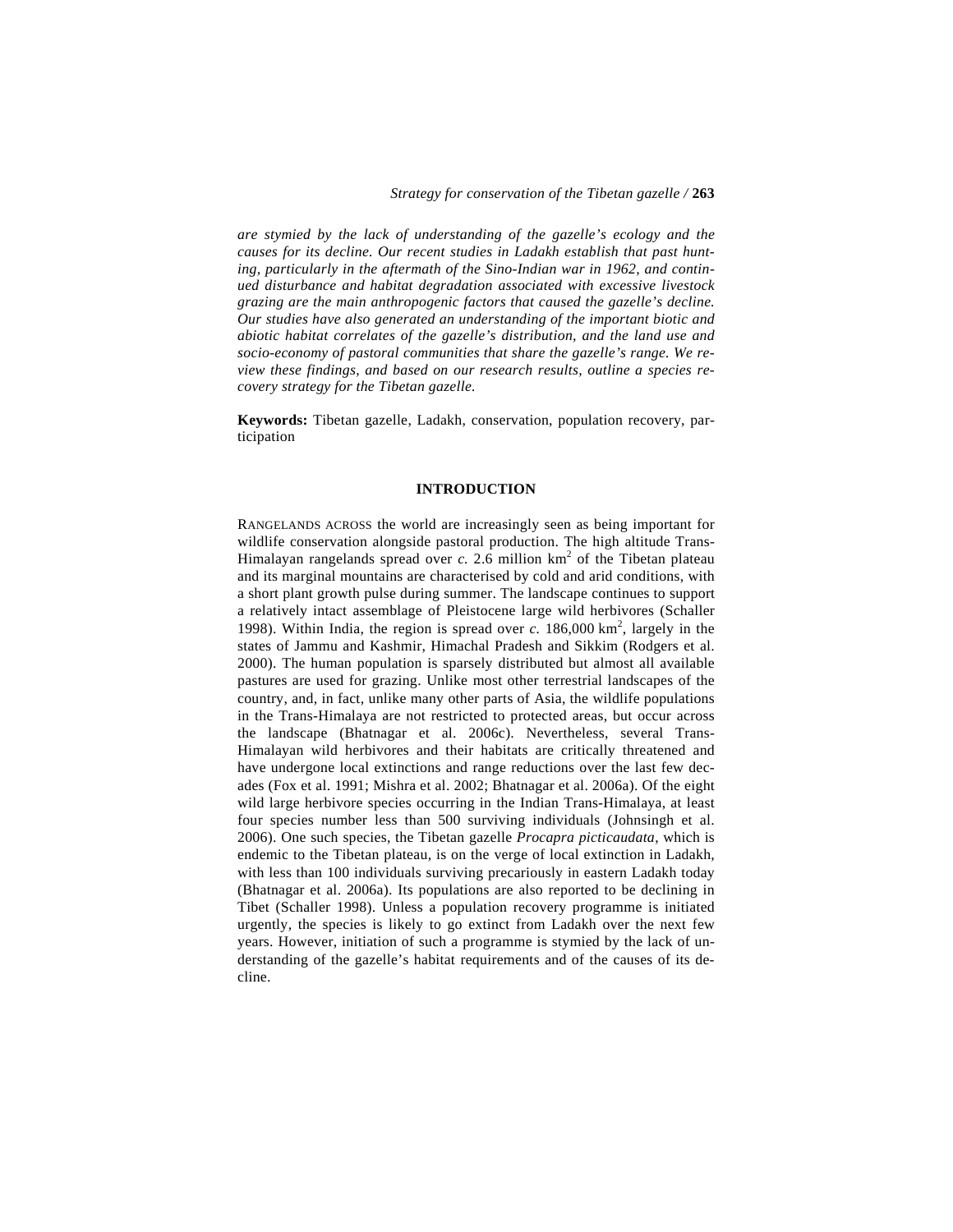Active management of small surviving populations, such as that of the gazelle in Ladakh, becomes necessary if their imminent local extinction is to be averted. At the same time, it is equally important to manage small populations with prudence, since any faulty management can precipitate population extinction. The declining-population paradigm is a guiding framework for designing population recovery programmes and focuses on understanding the causes of population decline and terminating or mitigating the effects of those agents (e.g. demographic, genetic or environmental) (Caughley 1994). On the other hand, the small-population paradigm places emphasis on breeding a small stock from the remnant population and releasing it in the wild, and is particularly useful when the wild population gets too small to manage. It is suggested that conservation strategies, whenever necessary and possible, employ a combination of declining- and small-population paradigms (Caughley 1994). In this article, our first objective is to review the results of our studies on the ecology of the gazelle, the causes of its decline, and the socio-economy and land use of the local people who share the gazelle's habitat. Our second objective is to discuss the implications of our research results for a species recovery programme based on a combination of the small- and decliningpopulation frameworks.

# **DECLINE OF THE TIBETAN GAZELLE**

Our appraisal of archival and current literature indicates that the Tibetan gazelle was relatively common in Ladakh during the early twentieth century when its distribution was spread as far west as the Tsokar basin, and its range encompassed much of the  $c. 20,000 \text{ km}^2$  Changthang region in eastern Ladakh (Burrard 1925; Stockley 1936) (Figure 1). However, by 1980-1990, its range had contracted to  $c$ . 1000 km<sup>2</sup>, and despite such a quantum range reduction, the species continued to be relatively neglected from a conservation viewpoint (Fox et al. 1991; Bhatnagar and Wangchuk 2001). Excessive hunting was the most important cause of the gazelle's precipitous decline in Ladakh (Fox et al. 1991); this is alluded to even by Burrard (1925). In particular, gazelles were heavily hunted by the nomadic Tibetan refugees, and military personnel who arrived in large numbers following the Sino-Indian war in 1962. It appears that during and after the war, an under-provisioned armed force relied on wild ungulates for meat in the remote border areas of Changthang, and the gazelle, occurring on relatively easier rolling terrain, became a common victim. Our interviews of the elders in the herding community revealed that on occasions, entire truck loads of gazelles were hunted in the late 1960s (Bhatnagar et al. 2006b). This period saw similar wildlife decimation in other parts of India as well, after modern weapons and vehicles became available (Gee 2000, Rangarajan 2001), though the extent of damage in Ladakh was probably much higher due to the war and associated developments. The relative impact of hunting in a region where large-scale hunting was not known can be seen as a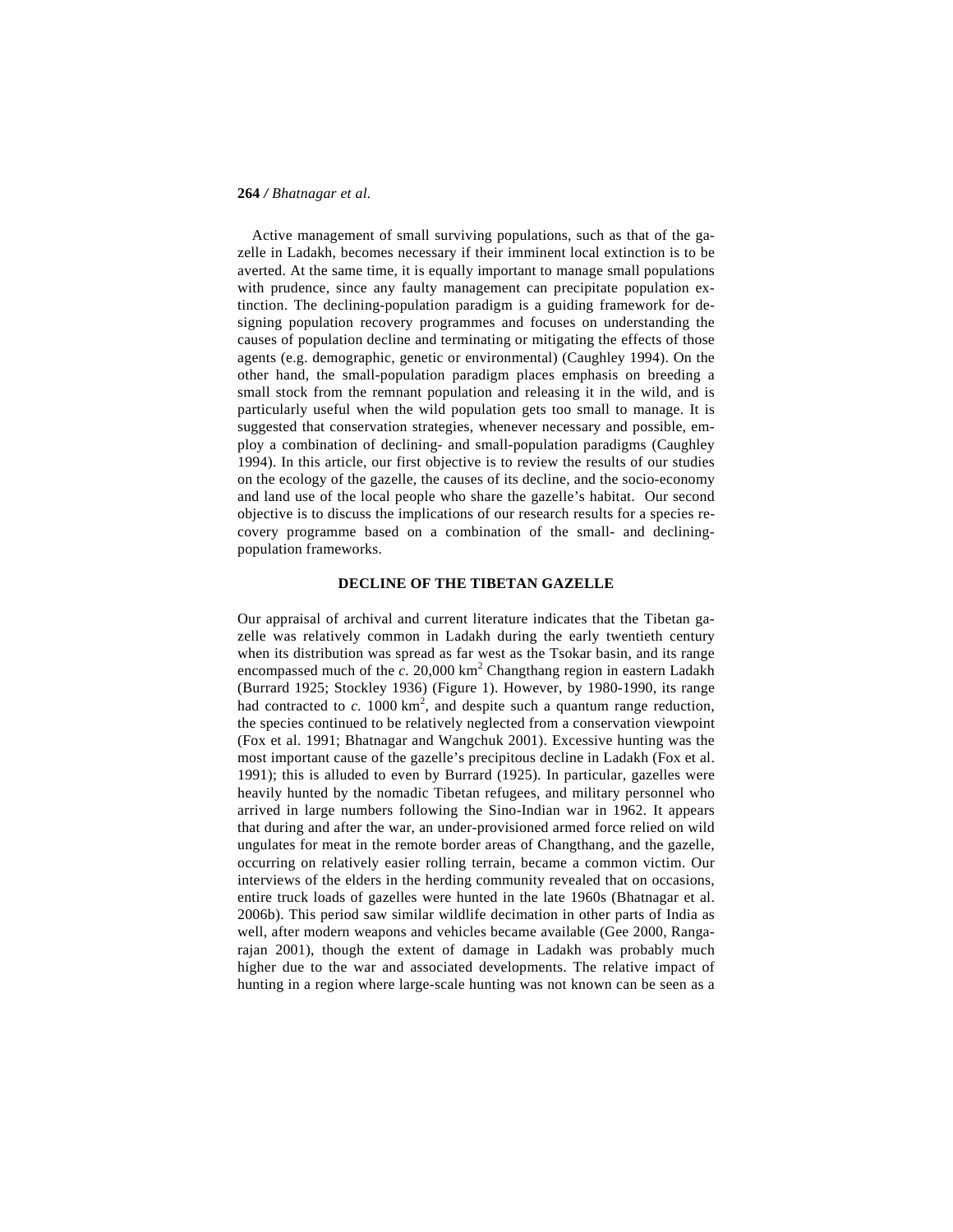major turning point in the history of wildlife occurrence in the region. Hunting, mostly for food, continued until early 1980s, and was subsequently brought under control by the wildlife department of the state (Bhatnagar et al. 2006b). Despite the curtailment of hunting, the gazelle populations apparently continued to decline, and our surveys initiated since the year 2000 established that the last remaining relatively large population of the Tibetan gazelle in Ladakh now survives in and around the Hanle River basin, where *c.* fifty individuals are believed to occur in fragmented populations (Bhatnagar et al. 2006a).

 Since the 1950s, the gazelle's habitat in eastern Ladakh has also seen a considerable increase in the intensity of livestock grazing (Bhatnagar et al. 2006c; Namgail et al. 2007b). Influx of Tibetan refugees (who were also livestock herders) into the region, which began in the 1950s, escalated the number of families and livestock dependent on the pastures. Access to several traditionally used pastures was also curtailed, as those areas came under Chinese control after the war, and this further intensified the grazing pressure on the gazelle's habitat in Ladakh (Bhatnagar et al. 2006c). Additionally, eastern Ladakh has been a centre for production of high-value *pashmina* wool or cashmere, obtained from the underwool of the local *changra* goats (Jina 1999). In the last two decades, the government has been promoting *pashmina*  production substantially, and that has further intensified the grazing pressure in the region (Bhatnagar et al. 2006c). Thus, our surveys suggested that while excessive hunting decimated gazelle populations throughout eastern Ladakh, intensified livestock grazing in its habitat prevented its recovery even after hunting was brought under control, and presumably precipitated further declines (Bhatnagar et al. 2006a).

### **THE 'LAST SURVIVING' POPULATION**

The Kalak Tartar plateau in the Hanle River basin supports the only known relatively large surviving gazelle sub-population in Ladakh. An estimated thirty individuals on the plateau, and some fragmented small populations in adjoining areas, place the total population at *c*. fifty individuals in the Hanle basin (Bhatnagar et al. 2006a). A few other small and unconfirmed populations are also reported (Bhatnagar et al. 2006a). The Kalak Tartar plateau is a small  $(c. 40 \text{ km}^2)$  'island' of suitable habitat with relatively low livestock grazing (due to restricted availability of drinking water for livestock), surrounded by habitats that undergo considerably high disturbance and livestock grazing. However, even on the plateau, the gazelle population has continued to decline over the past decade (Bhatnagar et al. 2006a). In 1996, Pfister (2004) had observed sixty-eight gazelles on the plateau, while Chundawat and Qureshi (1999) reported *c.* forty individuals 2 years later. A severe winter in the following year (1998-99) led to high mortality of livestock as well as wild ungulates, including the kiang *Equus kiang* (Bhatnagar and Wangchuk 2001).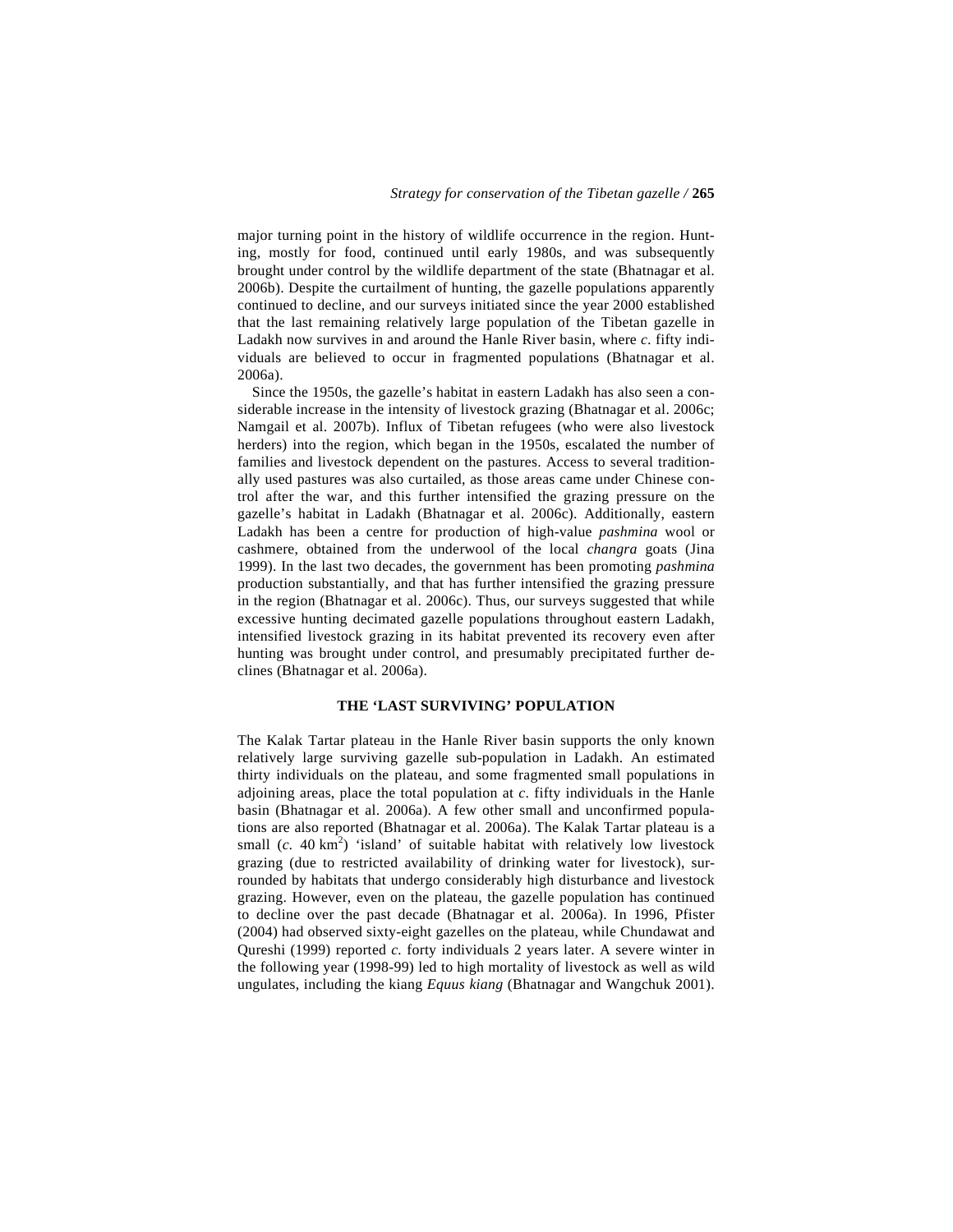The sparse forage in gazelle habitat often gets covered by snow and can become unavailable during severe winters, which can lead to starvation. Given that only *c*. thirty gazelles were recorded on Kalak Tartar in the following year in our surveys, some gazelles appear to have been lost to starvation in 1998-99, and a few others emigrated from the plateau. According to the local people, a small fragmented population of *c*. seven individuals who now survives in the Raque plains (Figure 1) got established during this period when some animals descended from the plateau. Currently, the gazelle population on the plateau faces seasonal, albeit low-intensity livestock grazing and associated disturbance in the form of the presence of herders and guard dogs. Forage scarcity during winter and threats associated with small-bodied livestock continue to be important threats to the gazelle. A population of feral dogs whose establishment and survival is facilitated by the availability of food from army camps also poses a threat to the gazelle, especially in the Raque area. Furthermore, a road to Zarser, a military outpost, traverses through the gazelle's range on the plateau and is a source of occasional disturbance. Lastly, as exemplified by rinderpest in gaur *Bos gaurus* of peninsular India

### **Figure 1**

*The current and past distribution of the Tibetan gazelle in Ladakh. Note the drastic decline in the gazelle range since the early 1900s* 



**Source:** Adapted from Bhatnagar et al 2006a.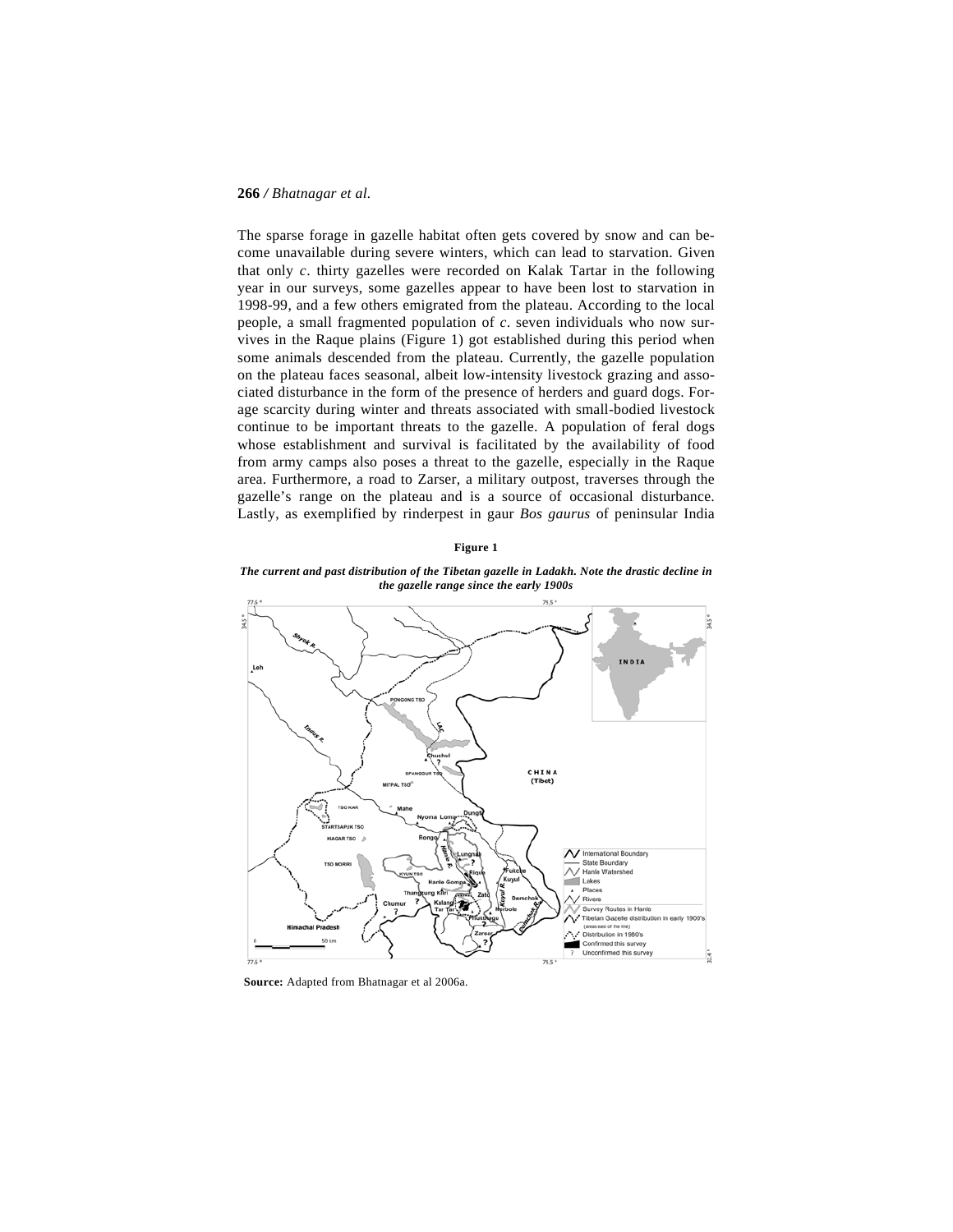(Karanth 1982), disease transmission from livestock remains a potential threat to the gazelle and other wild ungulates of the region. Peste des petits ruminants (PPR), which is a fatal disease, specifically affecting small ruminants, has been recently reported in the livestock of Hanle (Bhatnagar et al. 2006a).

# **ECOLOGY OF THE TIBETAN GAZELLE**

After our initial surveys, we undertook detailed but rapid studies on the ecology of the largest and possibly the last surviving gazelle population in Ladakh on the Kalak Tartar plateau. We found that within the high altitudinal range of the gazelle (4750-5050 m) in Kalak Tartar, the species prefers relatively flat areas at mid-elevations (areas <4900 m) during both summer and winter. And, it has a greater affinity towards the warmer south-facing slopes that also have lower snow accumulation, and avoids north-facing slopes during winter (Namgail et al. 2007a). The species is partial to vegetation patches that have a higher relative proportion of forbs compared to graminoids (Namgail et al. 2007a), the former presumably forming the bulk of its diet (Schaller 1998). Sample plots in areas used by gazelles had higher overall vegetation cover than those in adjoining non-gazelle areas (Namgail et al. 2007a). The net above-ground primary productivity was also higher in areas selected by gazelles. Comparisons of fenced and control plots showed that greater plant biomass was consumed by herbivores (wild and domestic) in areas outside gazelle range (47%) than in areas inside the gazelle range (29%), thereby indicating lower grazing pressure in the gazelle range compared to adjoining areas not used by the species.

 Through spatial analyses, we found that gazelles avoid areas used by domestic sheep and goats (that are relatively closer in body size to the gazelle), while they tend to co-occur with larger-bodied domestic yak *Bos grunniens* (Namgail et al. 2007a)*.* The only significant wild ungulate population that occurs in the gazelle's range is that of the kiang, whose current density in the Hanle valley is estimated at 0.56 individuals per  $km^2$  (Bhatnagar et al. 2006c). Although bharal *Pseudois nayaur* also occurs in the region, it is restricted to mountain slopes not used by the gazelle. In July 2004, we also sighted four sub-adult Tibetan argali *Ovis ammon* males that have presumably re-colonised the area recently, but their population is too small to have any significant impact on the gazelle.

 Alongside domestic yak, the gazelle also tended to co-occur with the relatively large-bodied kiang (Namgail et al. 2007a). Thus, in terms of the forage relations between the gazelle and sympatric ungulates, there seemed to be a non-competitive relationship of the gazelle with domestic yaks and kiang, whereas its relationship with goat and sheep was competitive. The small-bodied livestock, therefore, pose a threat to the gazelle's survival. This is presumably not just due to forage competition, but also because of the disturbance caused by the herders and accompanying sheep dogs (unlike the smaller livestock, yaks are usually free ranging and not accompanied by herders or dogs).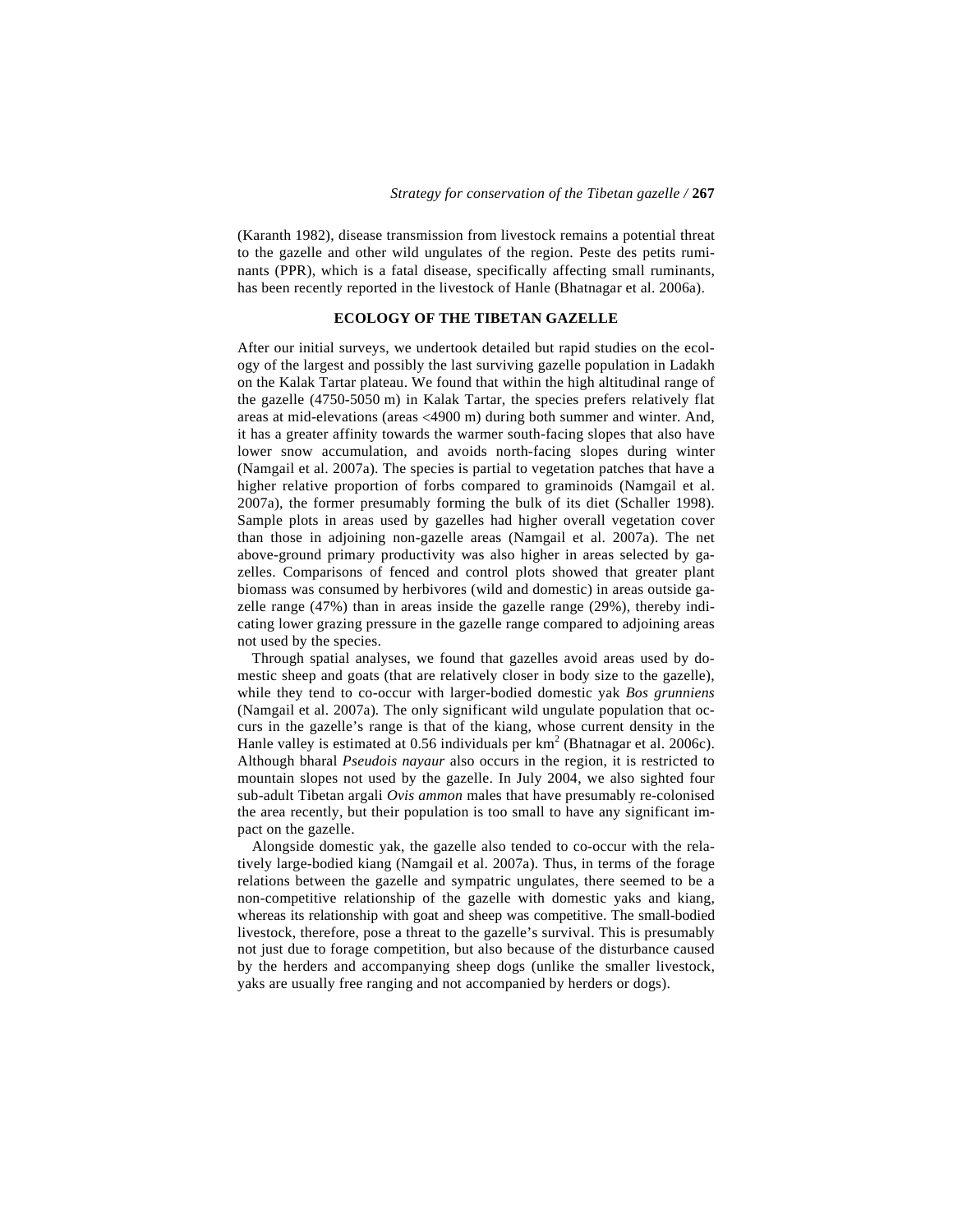Small populations are subject to vagaries of reproduction and natural catastrophes, and are vulnerable to extinctions due to demographic and environmental stochasticity, and behavioural (Soule 1987) and genetic constraints (Bijlsma et al. 2000). Demographic stochasticity influences how many offspring are produced, and to what extent adults can find suitable mates, while environmental stochasticity, by its effects on food supply, determines the survival and fecundity of the population. Genetic stochasticity influences the change in frequency of desirable or harmful alleles between generations. Depensatory growth and Allee effects also contribute to the vulnerability of small populations (Stephens and Sutherland 1995). All these stochastic, behavioural, and the aforementioned deterministic factors can precipitate the extinction of small populations such as that of the Tibetan gazelle. Thus, although, predictable factors such as over-hunting and habitat degradation may bring about population declines, the final extinction is often a result of smallness of a population that is unable to recover from short-term disturbances.

# **HUMAN ECOLOGY AND LAND USE**

The indigenous people of Eastern Ladakh, known as *Changpa,* represent a tribe with a unique pastoral lifestyle in the harsh, high-altitude Trans-Himalayan landscape. Nevertheless, prior to our studies (Namgail et al. 2007b), there was no information on their social, cultural and economic status from the Hanle valley. There are *c*. 1500 human inhabitants who herd *c*. 27,000 head of livestock in the Hanle valley, translating to eighteen head of livestock per person. The human as well as livestock populations of the region increased dramatically following the influx of the Tibetan refugees that started in the late 1950s. This led to changes in the grazing system and land use in the area. Historically, the people were nomadic pastoralists, and while pastoralism continues, there is an ongoing sedentarisation process, with many families now starting to settle down in villages (with centralised amenities such as schools, dispensaries and shops), and cultivate barley (Namgail et al. 2007b). However, *pashmina* continues to remain the most important source of income in the valley and there is a major emphasis from the Government to increase its production, which has further escalated the livestock population, particularly of the *changra* goat that yields the high-value fibre. This presents a dilemma for conservation—it is this high value, small-bodied livestock that competes with the Tibetan gazelle, as established by our ecological studies (Namgail et al. 2007a).

# **A RECOVERY PROGRAMME FOR THE TIBETAN GAZELLE**

In August 2005, a workshop was conducted with the regional wildlife department, and subsequently with representatives of the local community of the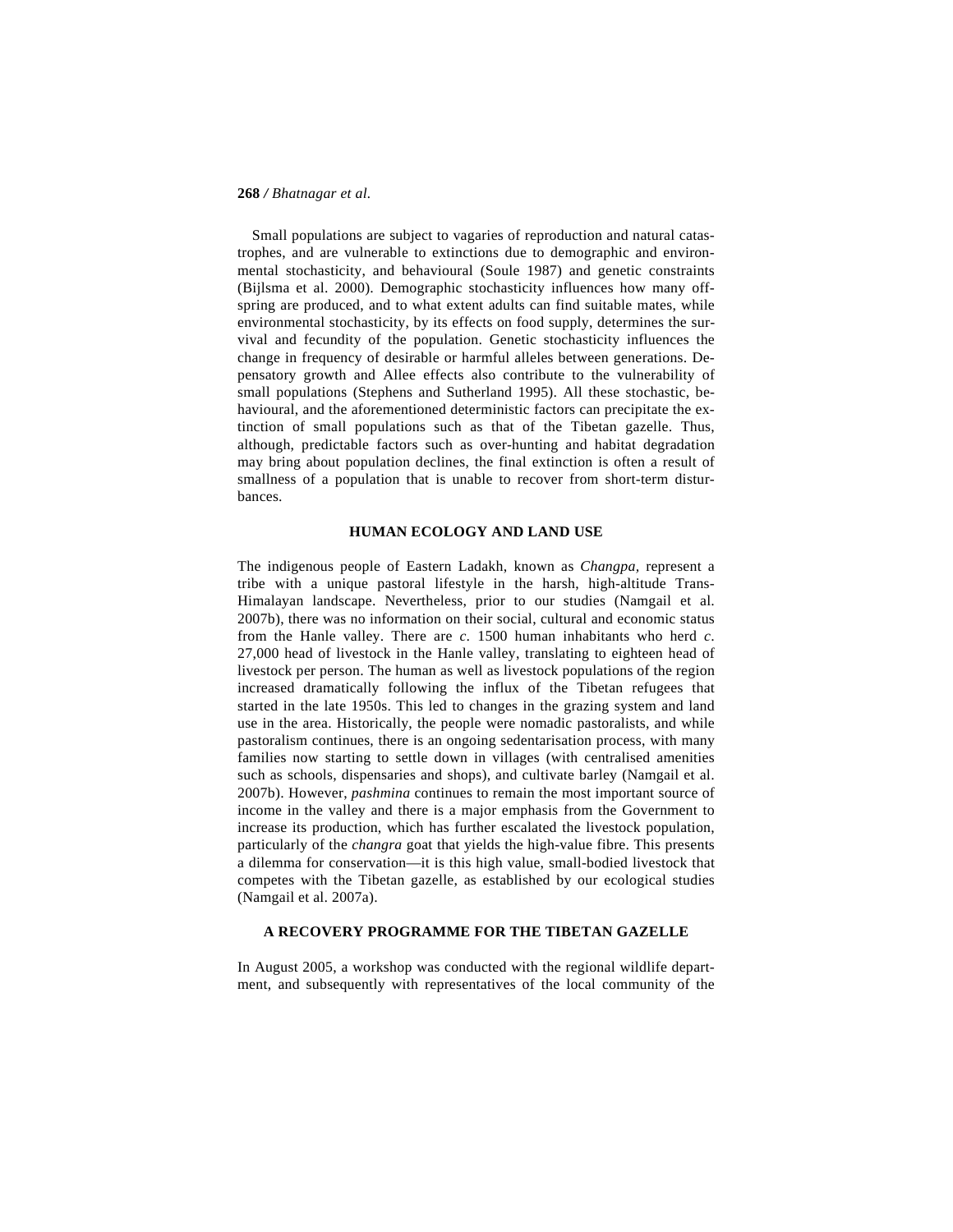Hanle Valley to communicate our research findings on the ecology and decline of the gazelle, and the urgent need to initiate a recovery programme (Bhatnagar et al. 2006b). It became apparent during the workshop in Hanle that the local community had been largely unaware of the decline of the gazelle throughout eastern Ladakh, which underscores the need for focused conservation education efforts in the region. Based on our research findings and discussions during these workshops, we have outlined a recovery programme for the gazelle.

### *Objectives of the Recovery Programme*

We propose a two-pronged species recovery strategy (Figure 2) for the Tibetan gazelle based on the declining- and small-population paradigms, respectively (Caughley 1994)—consolidating the gazelle population in the Hanle Valley, and subsequently facilitating a re-colonisation of parts of its former range. Below we suggest both the short-term (5-10 years) and longterm (10-20 years) objectives for the recovery programme.

 Management measures that need to be undertaken immediately in the Hanle Valley should aim to achieve the following two objectives over a 5-10-year initial period (i) ensuring the survival of the gazelle population in Kalak Tartar and arresting any further declines, and (ii) facilitating the recovery of the gazelle population in Hanle Valley to over 100 individuals so that this population could serve as a source for restocking other areas. This would require addressing all possible deterministic causes of the gazelle's decline, including forage competition with small-bodied livestock, hunting, threats due to starvation in winter, disease outbreaks, and all forms of disturbance on the Kalak Tartar plateau. Given that the Tibetan gazelle naturally occurs at densities of  $1$  animal per km<sup>2</sup> (Cai et al. 1989; Fox and Bårdsen 2005), developing a surplus population in Hanle Valley would require securing and restoring over  $100 \text{ km}^2$  of the gazelle's habitat on the southern and eastern sides towards the border with Tibet. This would presumably also assist in making the gazelle population of Kalak Tartar contiguous with the closest sub-population on the Tibetan side to enable genetic exchange.

 The objective over the longer term (*c*. 15-20 years) should be to restore the habitat and reintroduce or restock the former gazelle areas on the western side, such that the gazelle population in Ladakh increases to *c*. 400-500 individuals in several sub-populations, spread over at least 20-25 per cent of the past range of the species that was  $c$ . 20,000 km<sup>2</sup>.

### *Management Measures*

The management measures for facilitating the gazelle's recovery in Hanle Valley as well as in the former range of the gazelle in Ladakh are outlined in Table 1. Improving the habitat quality for gazelles in and around Kalak Tartar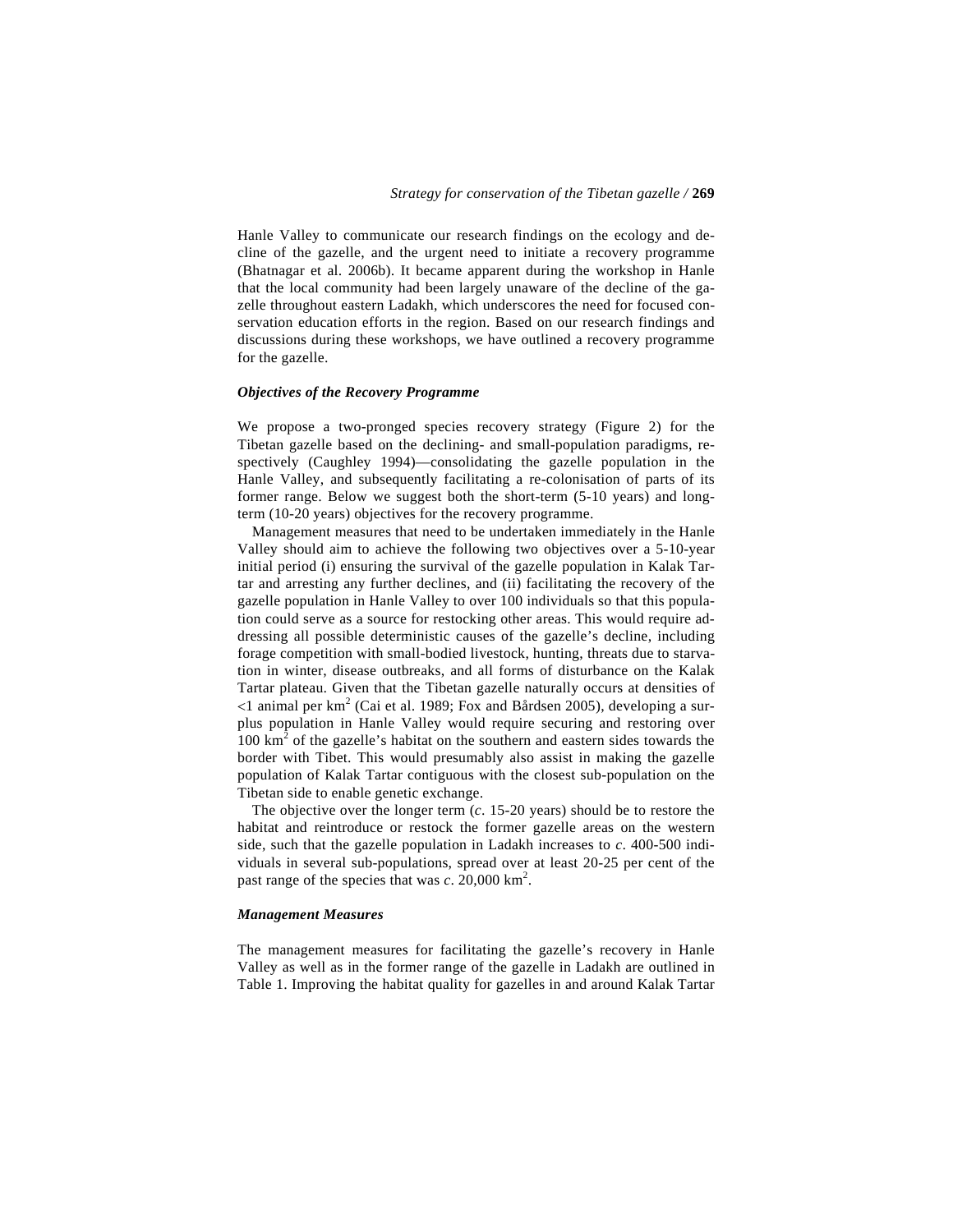will require removing sources of habitat degradation, reducing livestock grazing pressures, and realigning the existing road. Given that *pashmina* is an important and lucrative source of income, an overall reduction in the density of small-bodied livestock is not feasible, and instead, the focus should be on

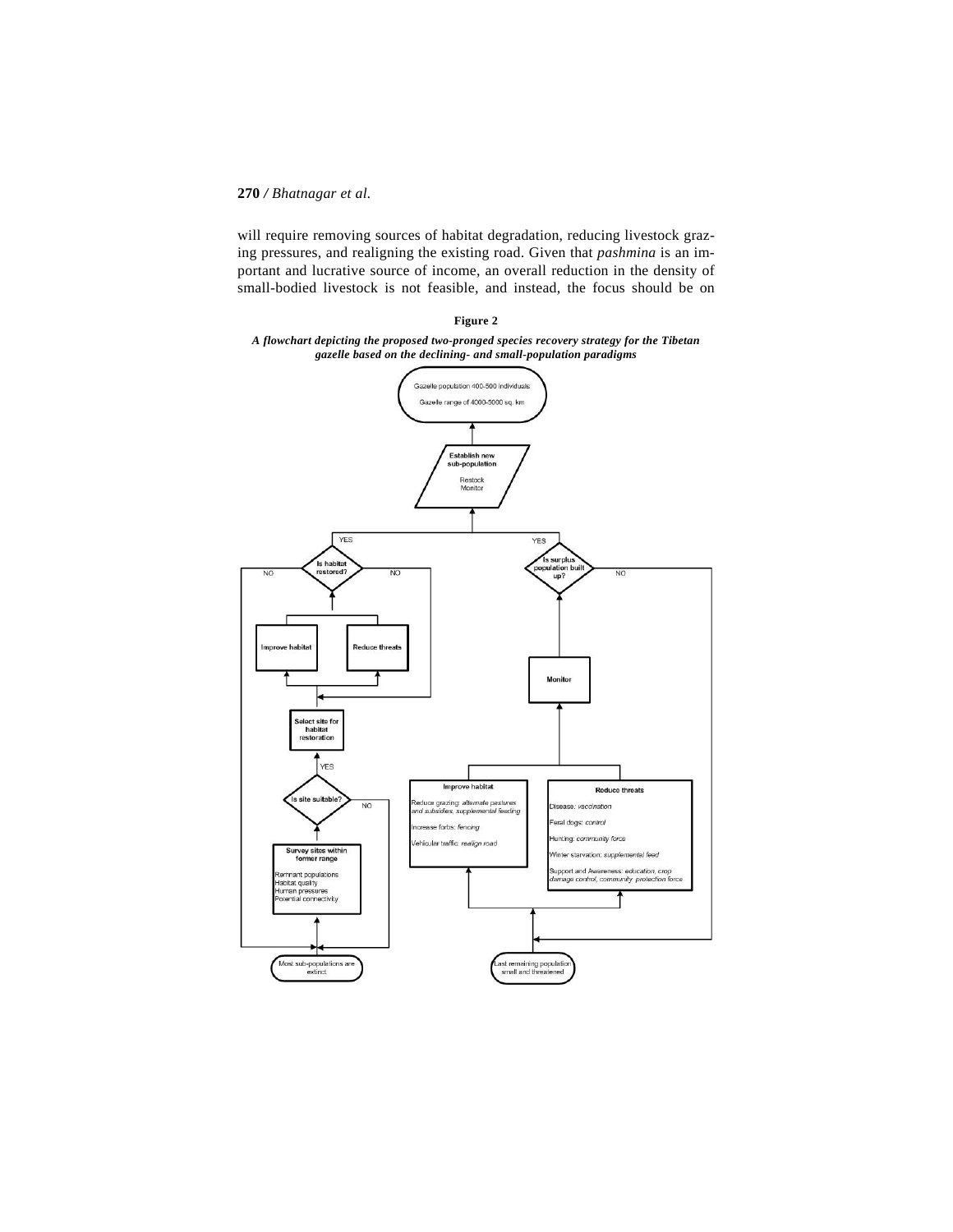|                                                                                                      | and costs are also given                                                       |                                                   |                 |                                                                            |
|------------------------------------------------------------------------------------------------------|--------------------------------------------------------------------------------|---------------------------------------------------|-----------------|----------------------------------------------------------------------------|
| Management measures                                                                                  | <b>Expected output</b>                                                         | Potential contribution to<br>gazelle conservation | Financial costs | Other costs                                                                |
| Hanle Valley                                                                                         |                                                                                |                                                   |                 |                                                                            |
| Improve gazelle habitat                                                                              |                                                                                |                                                   |                 |                                                                            |
| incentives, supplemental feed, and alter-<br>Curtail livestock grazing by providing<br>nate pastures | Lowered disturbance, increased forage<br>availability, community participation | High                                              | High            |                                                                            |
| Increase forb biomass through seasonal<br>low-impact fences                                          | Increased forage availability                                                  | Moderate                                          | Moderate        | Disturbance                                                                |
| Realign road to Zarsar                                                                               | Lowered disturbance, chances of hunting                                        | Moderate                                          | High            |                                                                            |
|                                                                                                      |                                                                                |                                                   |                 |                                                                            |
| Reduce threats to gazelle                                                                            |                                                                                |                                                   |                 |                                                                            |
| Livestock vaccination programmes                                                                     | Lowered risk of disease, community<br>support                                  | High                                              | Moderate        |                                                                            |
| Community protection force                                                                           | Reduced risk of hunting, community<br>participation                            | Moderate                                          | High            |                                                                            |
| Growing and provisioning supplemental<br>forage for gazelles                                         | Increased forage availability, especially<br>in winter                         | Moderate                                          | High            | forage, risk of<br>Possibility of<br>rejection of<br>acidosis in<br>winter |
| Control feral dogs                                                                                   | Reduced predation on gazelles                                                  | Moderate                                          | Low             |                                                                            |
|                                                                                                      |                                                                                |                                                   |                 |                                                                            |

# Table 1<br>Suggested management activities in the Hanle Valley and in the larger potential gazelle habitat in eastern Ladakh. The output, potential contribution

*Strategy for conservation of the Tibetan gazelle /* **271**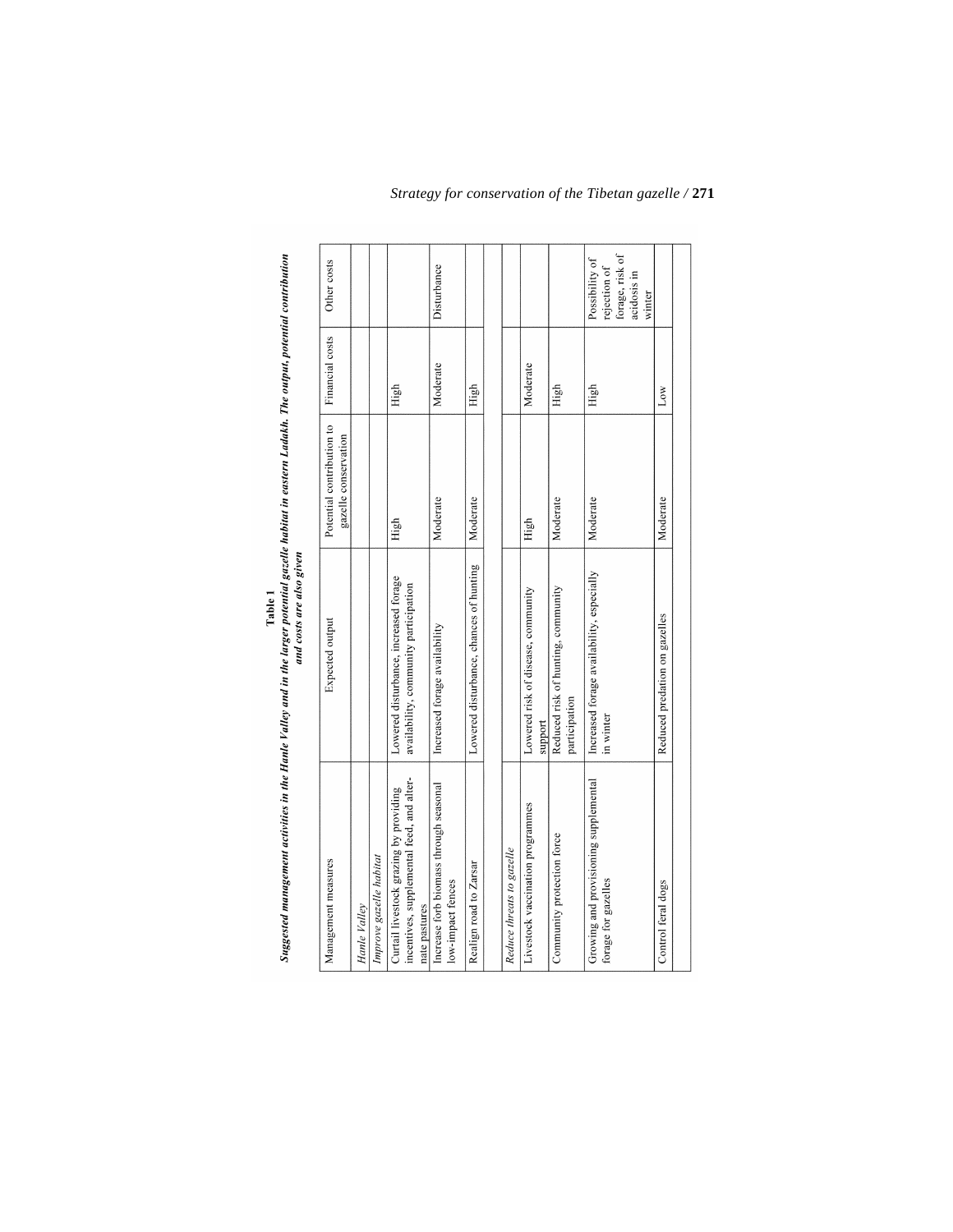| Management measures                                                                                                                           | Expected output                                                                                      | Potential contribution to<br>gazelle conservation | Financial costs | Other costs |
|-----------------------------------------------------------------------------------------------------------------------------------------------|------------------------------------------------------------------------------------------------------|---------------------------------------------------|-----------------|-------------|
| Other activities                                                                                                                              |                                                                                                      |                                                   |                 |             |
| Monitoring and research                                                                                                                       | Enhanced knowledge and course correc-<br>tions                                                       | High                                              | High            |             |
| Incentives to community such as protec-<br>tive fencing for crop-fields and other lo-<br>cally discussed options                              | Increased community support                                                                          | Moderate                                          | High            |             |
| Awareness programmes                                                                                                                          | sensitisation of the defence forces<br>Increased community support,<br>(army and ITBP)               | Moderate                                          | Moderate        |             |
|                                                                                                                                               |                                                                                                      |                                                   |                 |             |
| Eastern Ladakh                                                                                                                                |                                                                                                      |                                                   |                 |             |
| Select sites for reintroduction/restocking                                                                                                    |                                                                                                      |                                                   |                 |             |
| identifying remnant populations, habitat<br>quality, human pressures, potential<br>Survey gazelle's past range for<br>population connectivity | that have maximum potential for gazelle<br>Prudent and scientific selection of sites<br>conservation | High                                              | High            |             |
|                                                                                                                                               |                                                                                                      |                                                   |                 |             |
| Habitat restoration                                                                                                                           |                                                                                                      |                                                   |                 |             |
| threats, and undertake activities to garner<br>Improve gazelle habitat, reduce potential<br>community support for gazelle<br>reintroduction   | Improved habitat quality, reduced threat to<br>gazelles upon reintroduction                          | High                                              | High            |             |
| Monitoring and research                                                                                                                       | Enhanced knowledge and scientific<br>decision making                                                 | High                                              | High            |             |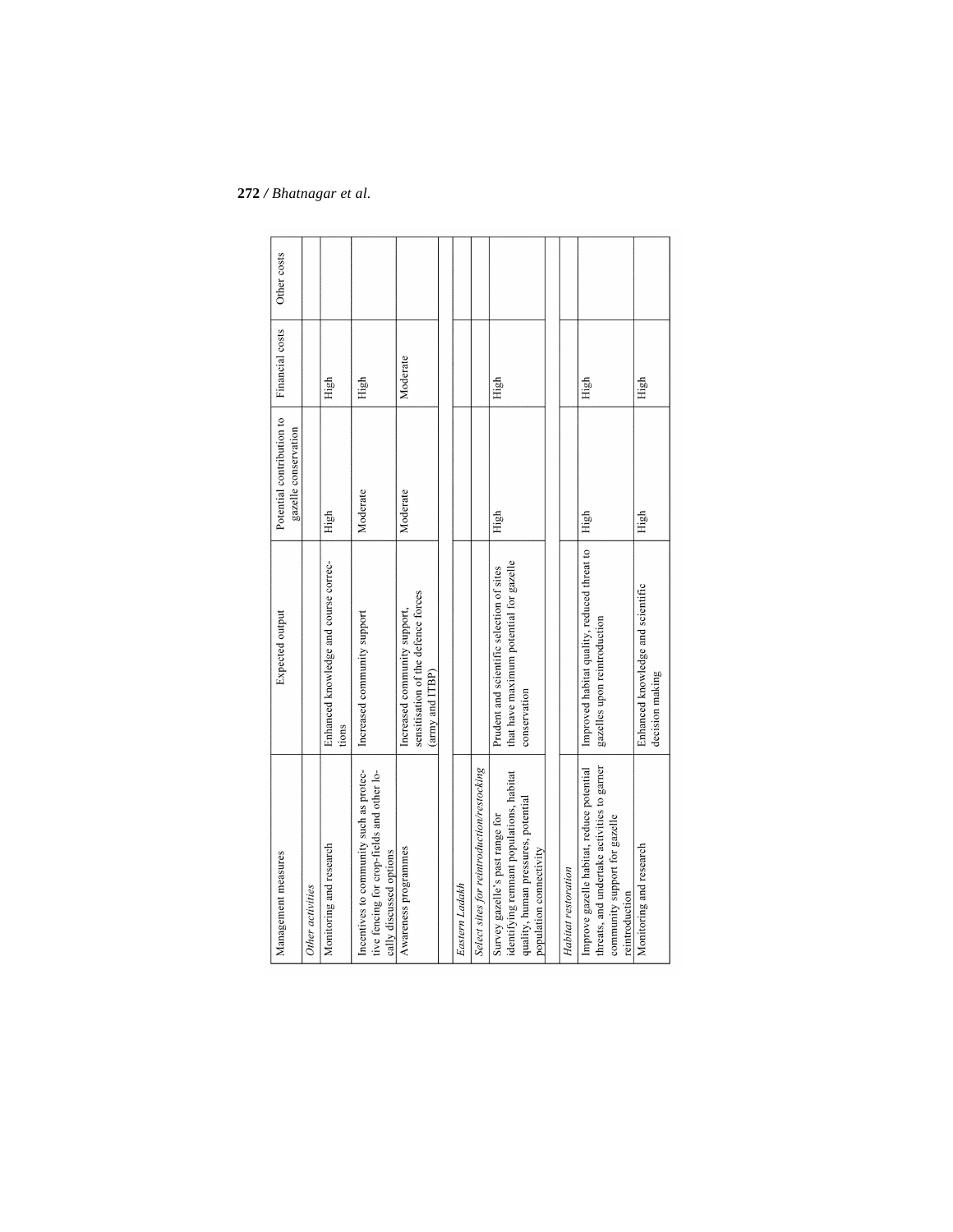freeing some key areas such as Kalak Tartar from grazing by providing incentives and alternatives to the local community, including provisioning of supplementary feed for livestock (Table 1). The utility of low-impact fences in key forb-areas during summer in Kalak Tartar needs to be experimentally examined for increasing the winter availability of forbs for the gazelle. Our studies have identified that slopes of the Dokpadesa, Giagra, Zato, that are south facing (warmer and lower snow accumulation) and are exposed to wind (blowing away snow) were used more during winter and spring by the gazelles. Forb patches within these areas need to be seasonally protected. We have entered into an agreement with the pastoralists to jointly maintain an area on the Kalak Tartar free from livestock grazing for a period of at least 5 years on an experimental basis in a manner similar to our efforts in the adjoining Spiti region of Himachal Pradesh (Mishra et al. 2002). Our efforts in the Kibber pastures of Spiti have led to a village-managed livestock-free reserve of 15  $\text{km}^2$  that has seen a considerable recovery of the bharal population. Additionally, realigning the road that presently passes through prime gazelle habitat will remove an important source of disturbance to the gazelles. We have noted gazelles taking to flight on seeing a vehicle approaching from over a kilometre away.

 In addition to habitat improvement, several potential threats to the gazelle population in Kalak Tartar need to be addressed. Removal of feral dogs and complete vaccination of local livestock will immediately address two of the important threats. Establishment of a small protection force with members drawn from the local community will go a long way in securing community support for conservation of the gazelle. The protection force will deter hunting, as well as assist in monitoring and research.

 Supplemental feeding of gazelles in winter is one of the options for removing the risk of starvation-related mortality. However, gazelles and small antelopes have been reported to often reject provisioned fodder (Raman et al. 1996). The Tibetan gazelle in Kalak Tartar rejected most of the *c*. 8 tons of alfalfa provisioned by the local wildlife department during the winter of 2004-05. At the same time, high-quality green forage, if accepted by gazelles during winter when most of the available forage is relatively low quality, can potentially cause rumen acidosis and lead to mortality (Owens et al. 1998). Small-scale experimentation may be undertaken with the local communities in growing locally occurring species such as *Oxytropis* spp. and *Saussurea* spp. in farms and supplying to gazelle areas in winter. Supplemental feeding of gazelles if undertaken will need to be done with utmost prudence.

 Other activities that need to be initiated in the Hanle valley include a sustained awareness programme for the local community as well as the army. The support of the local community for the species recovery programme may also be sought by assisting them in other ways, such as protective fencing for their crop fields to reduce crop depredation by the kiang. Continued research and monitoring will be critical to constantly evaluate the status of the gazelle,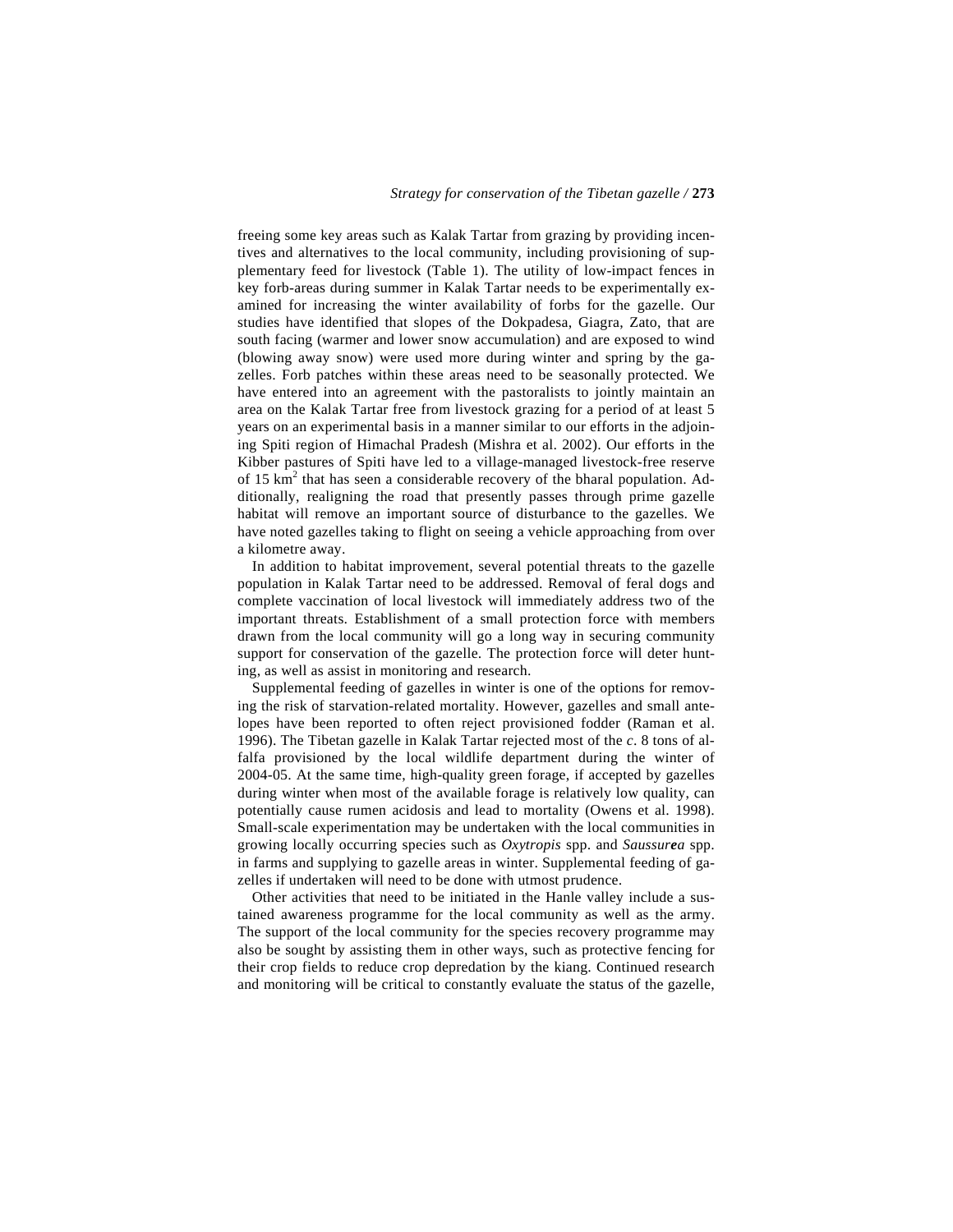and to assess the success of the species recovery programme. When the gazelle population in Kalak Tartar and surrounding areas exceeds 100 individuals, the surplus population may be used for reintroduction and restocking its former range.

 An important step to be undertaken simultaneously is to clearly identify all areas where gazelle were known to occur in the past or where small populations may still persist. Potential areas include Tso Kar, Chushul, Chumur, upper Kuyul and some other sites within the Hanle valley such as Thagzung Kilri, Zarsar and the upper plateau at the junction of the Zarsar and Kuyul watersheds (Bhatnagar et al. 2006b). The extant threats to gazelles or their habitat in these sites will need to be understood, and their suitability for restoration assessed based on the occurrence of any remnant gazelles, habitat quality, human pressures, and potential for connectivity with other gazelle sub-populations (Figure 2). After identification of suitable sites, habitat restoration, addressing potential threats to the gazelles, and garnering local support for gazelle reintroduction will need to be undertaken. Constant monitoring and research will assist in assessing the suitability of each site for reintroduction or restocking, as shown in the Figure 2.

 The approach outlined in this article also has applicability for numerous other endangered species of the region such as the Tibetan argali and Ladakh urial. There is an urgent need to identify existing areas in the Trans-Himalaya with relatively large populations of endangered species and conserve them with the support of local communities and civil society organisations. Large protected areas are desirable, but given the human use pressures and the widespread wildlife in the region, such PAs are mostly not feasible (PSL 2006). We have been working with the five Himalayan state governments and the Ministry of Environment and Forests to promote such a conservation approach in the higher Himalaya and Trans-Himalaya under a national programme called Project Snow Leopard, which is expected to be operationalised shortly (PSL 2006).

### **Acknowledgements**

We are thankful to the Chief Wildlife Warden of the Jammu and Kashmir state for facilitating the study. The people of Hanle and our assistants are especially thanked for all help they provided with insights and logistic help. Our work was supported by the Rufford Foundation, the Whitley Fund for Nature, the Nadathur Conservation Trust and the Ford Foundation. Raghunath is thanked for the help with spatial analysis.

### **REFERENCES**

Bhatnagar, Y.V., C. Mishra and R. Wangchuk. 2006a. Decline of the Tibetan gazelle in Ladakh. *Oryx* 40: 229-232.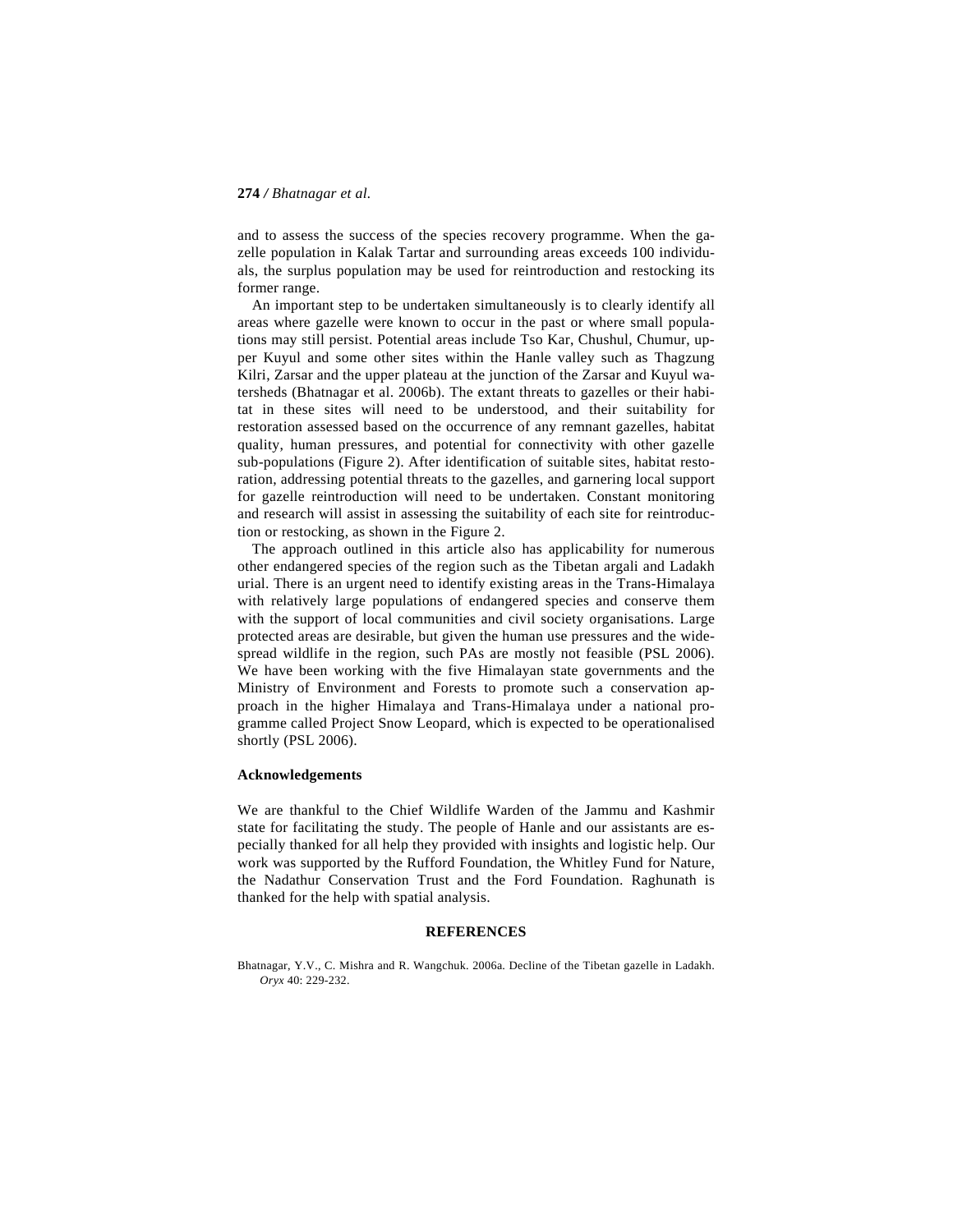- Bhatnagar, Y.V., T. Namgail, S. Bagchi and C. Mishra. 2006b. Conserving the Tibetan gazelle, CERC Technical Report No. 14. Nature Conservation Foundation. Mysore, India.
- Bhatnagar, Y.V. and R. Wangchuk. 2001. Status Survey of Large Mammals in Eastern Ladakh & Nubra. In: *Conservation Biodiversity in the Trans-Himalaya: New Initiatives for Field Conservation in Ladakh*. Unpublished Report. Wildlife Institute of India.
- Bhatnagar, Y.V., R.Wangchuk, H.H.T. Prins, S.E. van Wieren and C. Mishra. 2006c. Perceived conflicts between pastoralism and conservation of the kiang *Equus kiang* in the Ladakh Trans-Himalaya, India. *Environmental Management* 38: 934-941.
- Bijlsma, R., J. Bundgaard and A.C. Boerema. 2000. Does inbreeding affect the extinction risk of small populations?: predictions from Drosophila. *Journal of Evolutionary Biology* 13: 502-514.
- Burrard, G. 1925. *Big Game Hunting in the Himalayas and Tibet*. Herbert Jenkins, London, UK.
- Cai, G., Y. Liu and B. O'Gara. 1989. Observations of large mammals in the Qaidam Basin and its peripheral mountainous areas in the People's Republic of China. *Canadian Journal of Zoology* 68: 2021-2024.
- Caughley, G. 1994. Directions in conservation biology. *Journal of Animal Ecology* 63: 215-  $244.$
- Chundawat, R.S. and Q. Qureshi. 1999. *Planning Wildlife Conservation in Leh and Kargil Districts of Ladakh*. Wildlife Institute of India, Dehradun, India.
- Fox, J.L. and B.-J. Bårdsen. 2005. Density of Tibetan antelope, Tibetan wild ass and Tibetan gazelle in relation to human presence across the Chang Tang Nature Reserve of Tibet, China. *Acta Zoologica Sinica* 51: 586-597.
- Fox, J.L., C. Nurbu and R.S. Chundawat. 1991. The mountain ungulates of Ladakh, India. *Biological Conservation* 58: 167-190.
- Gee, E.P. 2000. *The Wild Life of India*, Vol. xi, 262pp. Harper Collins, New Delhi.
- Jina, P.S. 1999. The Chang Pa of the Ladakh Himalayas: Some observations on their economy and environment. *Nomadic Peoples* 3: 94-105.
- Johnsingh, A.J.T., C. Mishra and Y.V. Bhatnagar. 2006. Conservation Status and Research of Mountain Ungulates in India. In: Abstracts, 4th World Conference on Mountain Ungulates, Munnar, Kerala, India 6-8. IUCN-SSC Caprinae Specialist Group.
- Karanth, K.U. 1982. Bhadra wildlife sancturay and its endangered ecosystem. *Journal of Bombay Natural History Society* 79: 79-86.
- Mishra, C., S.E. van Wieren, I.M.A. Heitkonig and H.H.T. Prins. 2002. A theoretical analysis of competitive exclusion in Trans-Himalayan large herbivore assemblage. *Animal Conservation* 5: 251-258.
- Namgail, T., S. Bagchi, C. Mishra and Y.V. Bhatnagar. 2007a. Distribution correlates of the Tibetan gazelle in northern India: Towards a recovery programme. *Oryx* (in press).
- Namgail, T., Y.V. Bhatnagar, C. Mishra and S. Bagchi. 2007b. Pastoral nomads of the Indian Changthang: Production system, land use and socio-economic changes. *Human Ecology* Vol. 35; 497-504
- Owens, F.N., D.S. Secrist, W.J. Hill and D.R. Gill. 1998. Acidosis in cattle: A review. *Journal of Animal Science* 76: 275-286.
- Pfister, O. 2004. *Birds and Mammals of Ladakh*. Oxford University Press, New Delhi.
- PSL. 2006. Towards Project Snow Leopard: Report of the National Workshop on Project Snow Leopard. Ministry of Environment and Forests, Government of India, Department of Wildlife Protection, Jammu & Kashmir, Nature Conservation Foundation, and International Snow Leopard Trust, Mysore, India.
- Raman, T.R.S., R.K.G. Menon and R. Sukumar. 1996. Ecology and management of Chital and Black Buck in Guindy National Park, Madras. *Journal of Bombay Natural History Society* 93: 178-192.